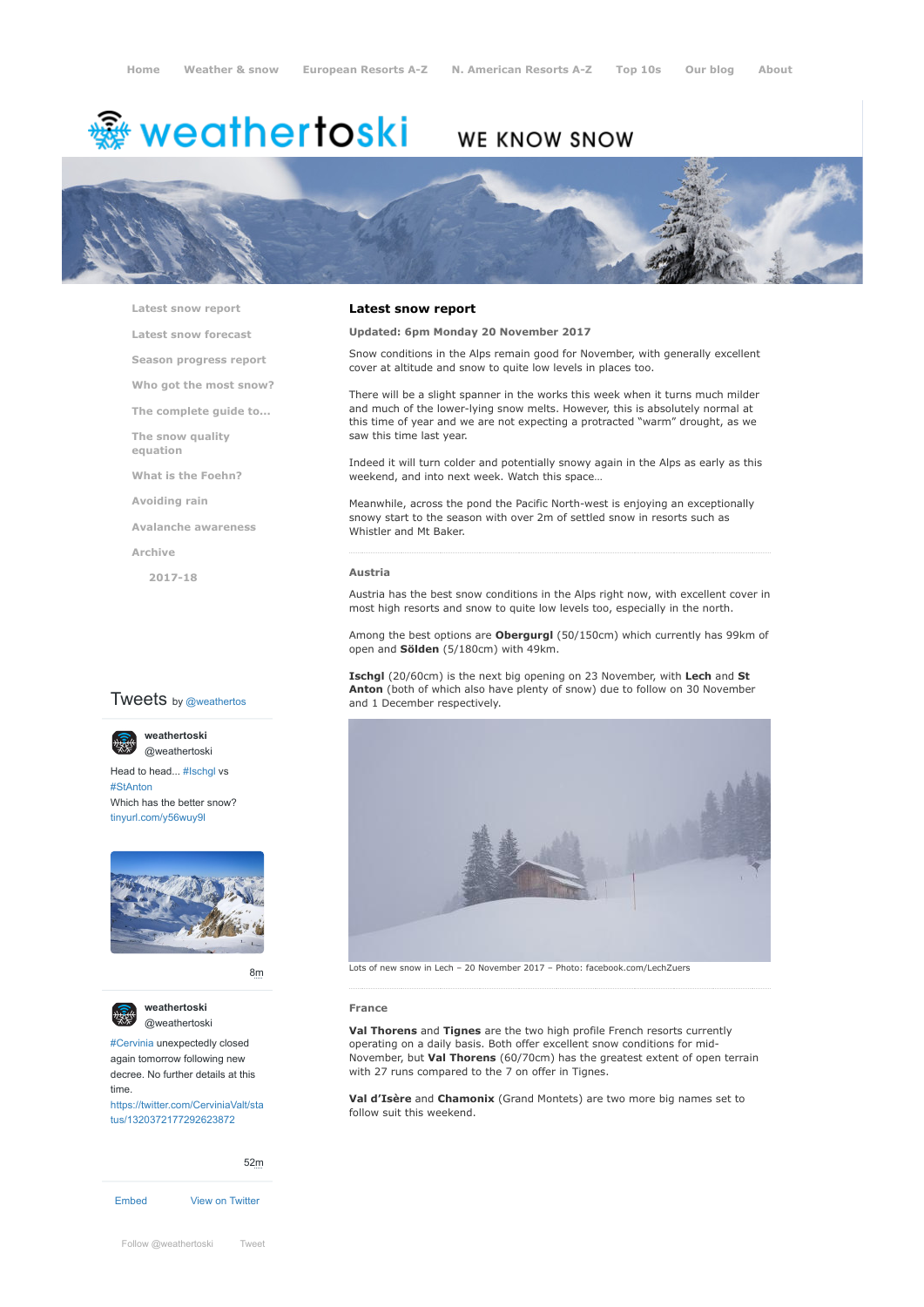

Tailor-made ski holidays and short breaks to some of the finest hotels in the Alps

# 020 3397 8450





## **Contact us...**

**Got a burning question about weather or snow conditions in the Alps?** [Contact us](https://www.weathertoski.co.uk/about-1/contact-us/) and we'll do our best to answer it...

#### E: [info@weathertoski.co.uk](mailto:fraser@weathertoski.co.uk)

T: +44 (0)20 3151 3154

[Website terms of use](https://www.weathertoski.co.uk/about-1/website-terms-of-use/)

[Privacy notice](https://www.weathertoski.co.uk/about-1/privacy-notice/)



#### **Italy**

There is some excellent skiing available in the Italian Alps though (surprisingly) **Cervinia** is not one of the better options right now. Here the snow cover is still patchy, with skiing confined to the glacier areas at the top of the resort.

Snow conditions are currently better further east in resorts such as **Passo Tonale** (30/100cm) and **Val Senales** (20/100cm).

The far south-west, close to the Mediterranean, is also in good nick with 60/100cm of snow in **Prato Nevoso**, for example, where a handful of runs are also open.



Good early skiing in Sulden am Ortler in the Süd-Tirol – 20 November 2017 – Photo: ortlerskiarena.com

#### **Switzerland**

Snow conditions in Switzerland are generally good for mid-November with quite a few resorts now partially open.

Some of the freshest snow is in the central and eastern Swiss Alps, where a handful of runs are open in **Davos** (20/70cm) and **Arosa** (20/50cm).

In the western Swiss Alps, **Zermatt** (10/65cm) remains the best option with 26km of pistes open, including a 1400m vertical drop from the top of the glacier down to Furgg.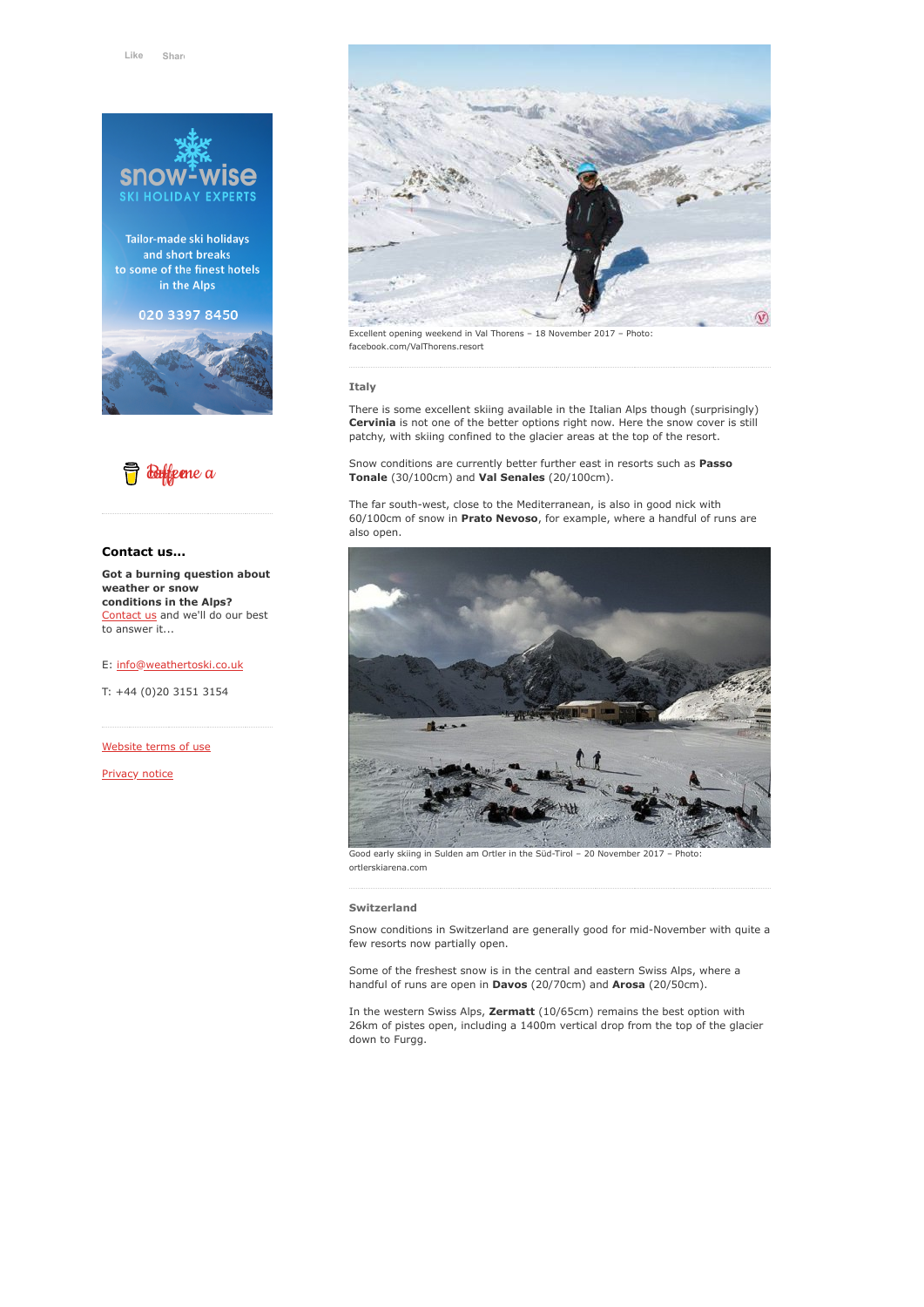

A small part of the Swiss side of the Portes du Soleil is already open. This is Champéry – 20 November 2017 – Photo: champery.ch

#### **Rest of Europe**

The Pyrenees have also seen early snow, which prompted **Baqueira Beret** (25/50cm) to open last weekend. It now has 25 runs open making it among the better options in Europe right now. Andorra's **Grandvalira** area is expected to follow suit this weekend.

Most other non-Alpine European skiing is currently in Scandinavia where dozens of resorts are now open, albeit on a very limited basis.



Good early piste skiing in Baqueira Beret – 20 November 2017 – Photo: facebook.com/BaqueiraBeretEsqui

## **USA**

The northern US resorts from Wyoming northwards and into the Pacific northwest have had a very snowy start to the season. **Jackson Hole** (95/140cm) will open on 25 November. Further north, **Mt Baker** (Washington) is open and already has an incredible 223cm upper base.

Elsewhere in the western US, California has also seen some significant recent snowfalls. Good early skiing is reported in **Mammoth**, which now has upper base depths of around 152cm. Snow cover is more modest in Colorado, however, with 46cm at altitude in **Breckenridge**.

#### **Canada**

**Whistler** has had a sensational start to the season, with half a dozen lifts already open and over 2m of settled snow at altitude.

A number of other resorts are also partially open further inland, including **Banff**, where upper snow depths are around 80cm.